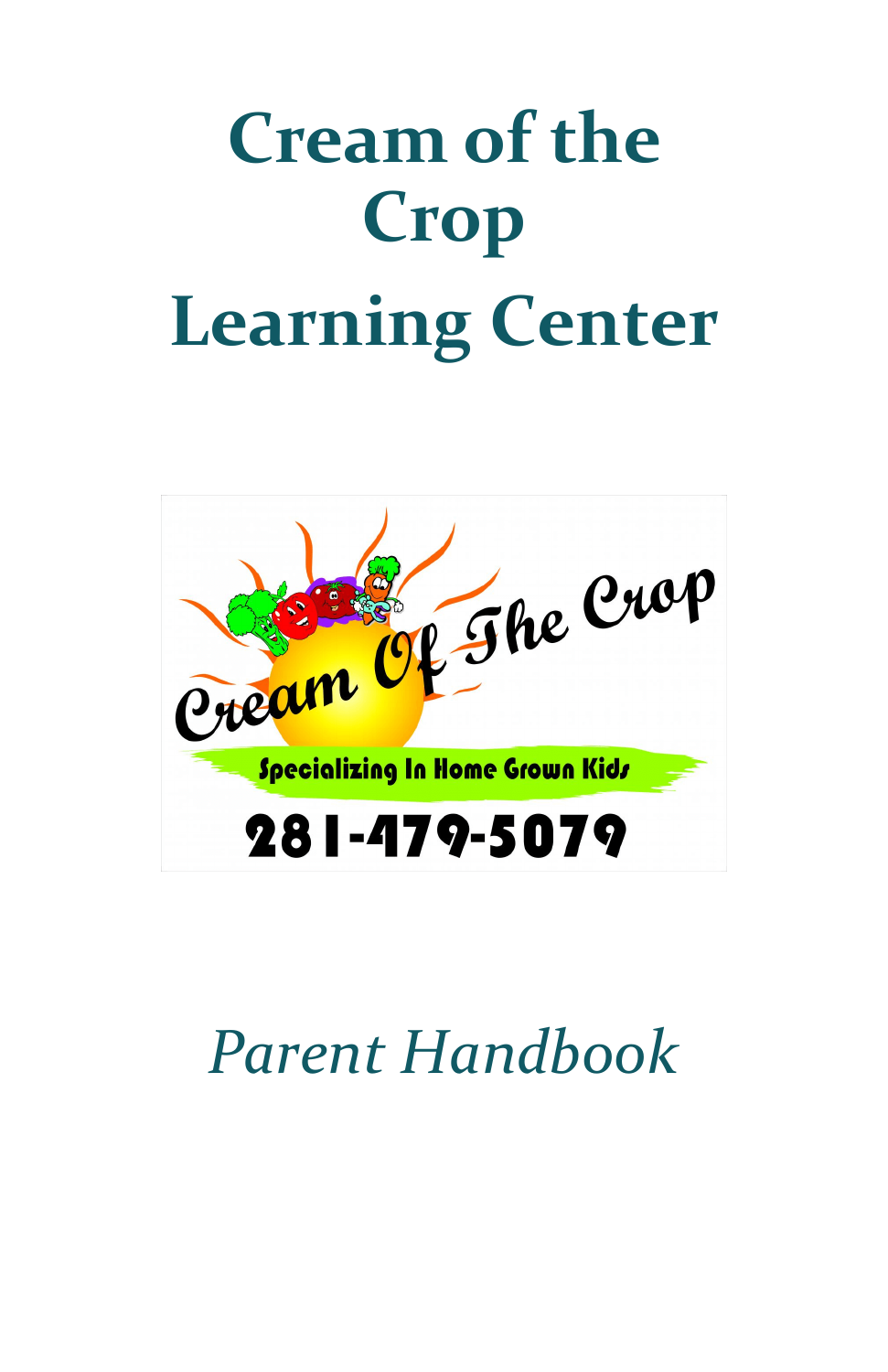## **Table of Contents**

| Emergency/Accident Procedures  11 |  |
|-----------------------------------|--|
|                                   |  |
|                                   |  |
|                                   |  |
|                                   |  |
|                                   |  |
|                                   |  |
|                                   |  |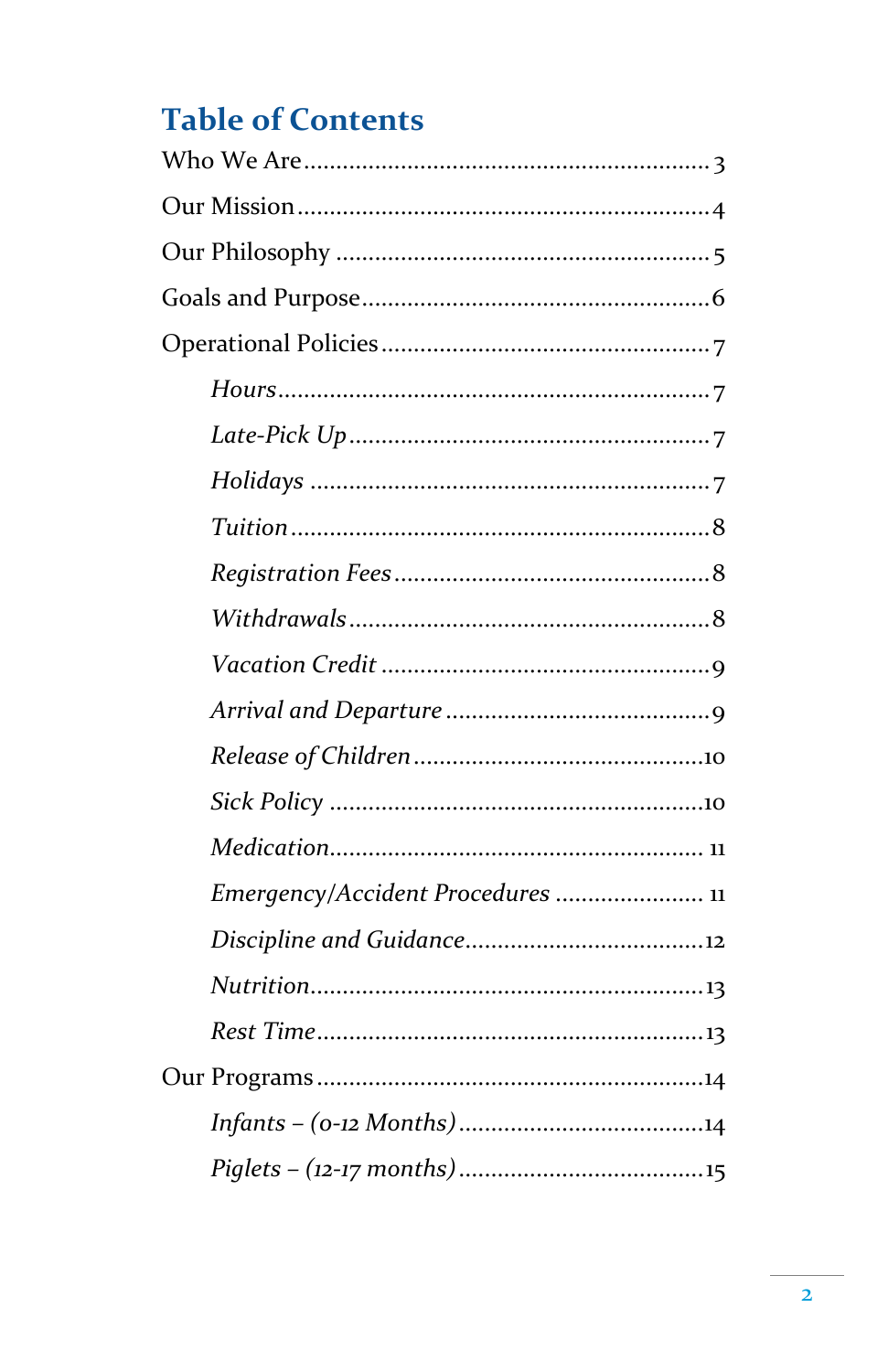| COTC Clubhouse (Afterschool 5-12 Years Old)18 |  |
|-----------------------------------------------|--|
|                                               |  |
|                                               |  |

#### **Who We Are**



*Cream of the Crop Learning Center has been located on Center Street in Deer Park for over 20 years. Cream of the Crop and COTC Inc. is owned and operated by Lobo and Dianne Del Sol.*

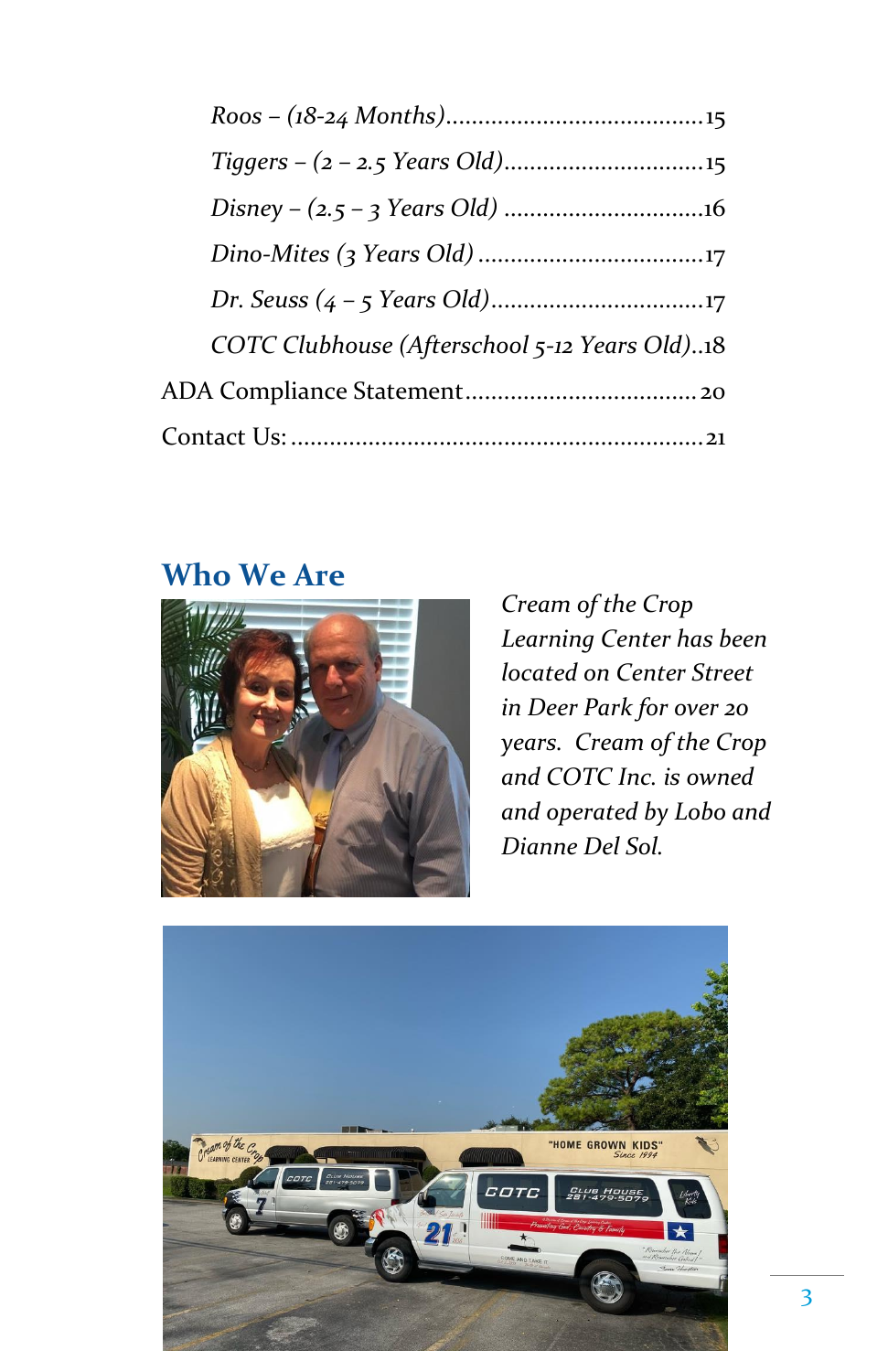## **Our Mission**

*It is our goal to provide a happy, healthy, safe, and stimulating environment with many activities designed for your child, while under the loving guidance of adults who care. Your child will have opportunities to develop good cognitive skills, become a creative and sensitive individual, learn social competence, and develop a strong body, a sound mind, and a great spirit.*

*As your child's family away from home, we want your child to feel safe and secure, and we want you to feel welcome at any time. Your involvement in our program ensures a cooperative effort which leads to a positive impact on the development of your child.*

*Welcome to the Cream of the Crop Family!*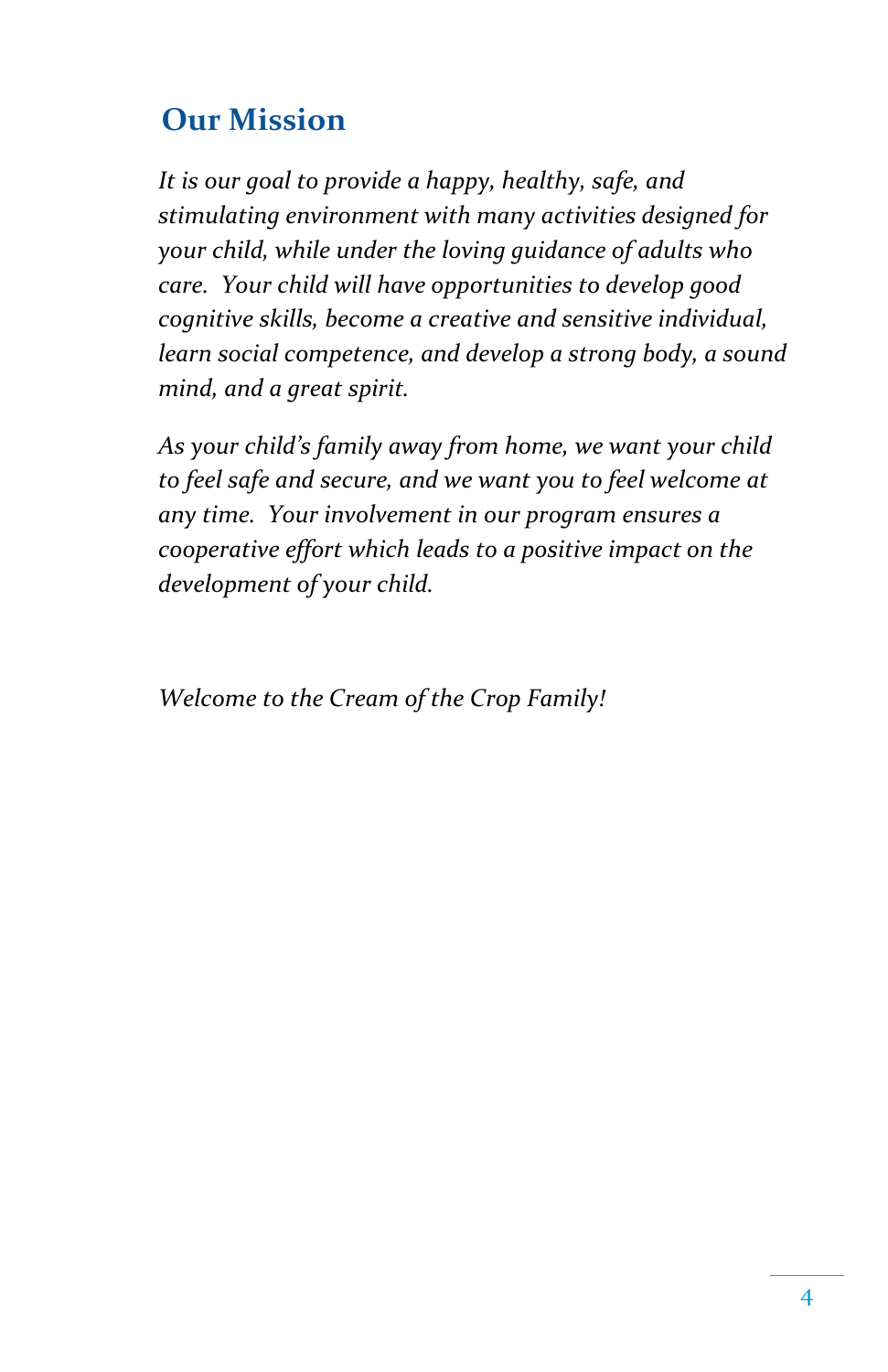## **Our Philosophy**

Cream of the Crop Learning Center's philosophy is based upon understanding the importance of the developmental make up of children's growth. We follow the Early Childhood Developmental Philosophy to consider what is developmentally appropriate for children at each age. The curriculum reflects these needs by offering opportunities for creative expression, constructive play, social and emotional interaction, communication skills, physical development, practice in reasoning, and logical thought and the encouragement of decision making, risk taking, and responsibility. The primary arena in which learning takes place is play. Children learn by doing. Children are given the freedom to explore, experiment and make choices through carefully supervised work-play. Self-esteem and individuality are nurtured while providing children with a sense of belonging and acceptance.

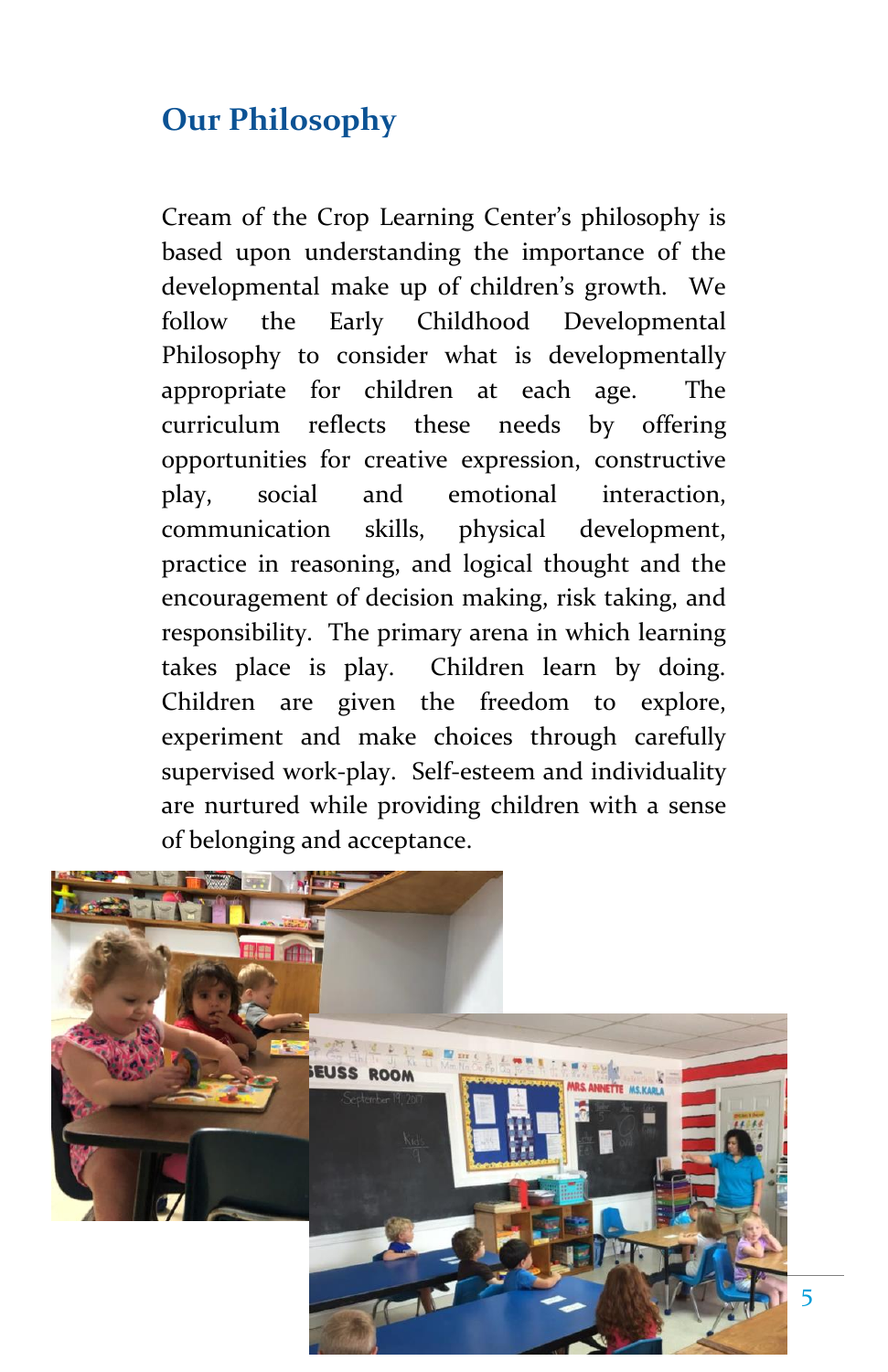## **Goals and Purpose**

- 1. To provide quality childcare for the community in a Christian atmosphere.
- 2. To maintain a safe, healthy, and stimulating environment for growing children.
- 3. To foster self-control, self-esteem, and a sense of competence in the child.
- 4. To use positive guidance techniques with the children.
- 5. To assist and encourage children's physical and emotional development.
- 6. To enhance the child's natural creative abilities.
- 7. To promote children's social skills through teacher-directed and self-selected activities.
- 8. To establish a foundation that promotes academic achievement.

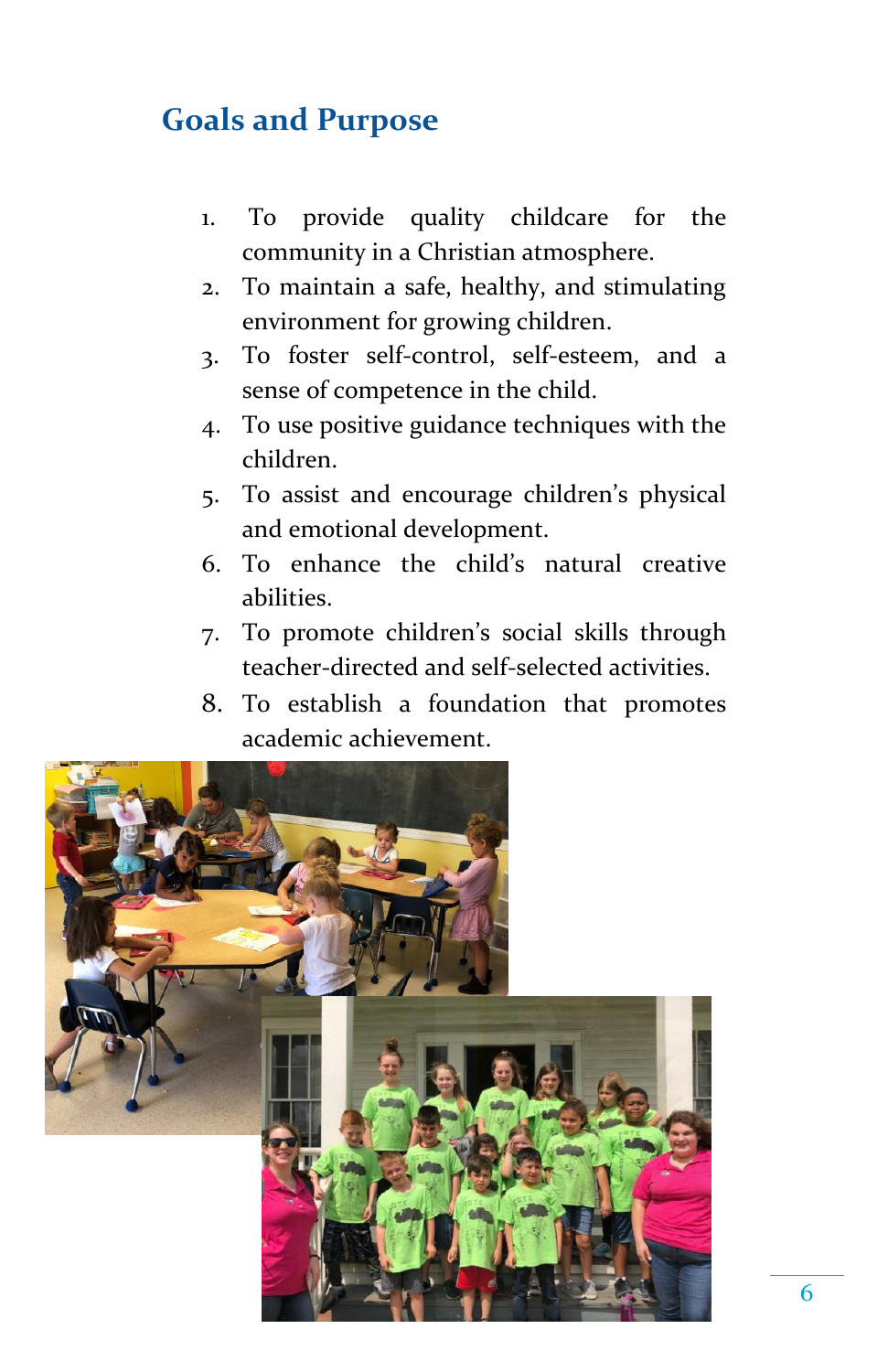## **Operational Policies**

#### *Hours*

Cream of the Crop Learning Center is open Monday through Friday 5:45 AM to 6:30 PM.

#### *Late-Pick Up*

We charge \$1.00 per minute for all children left in our care after 6:30 PM.

#### *Holidays*

The center will be closed on the following holidays:

- 1. New Year's Day
- 2. Good Friday
- 3. Memorial Day
- 4. July  $4^{th}$
- 5. Labor Day
- 6. Thanksgiving and the day after
- 7. Christmas Eve
- 8. Christmas Day

Any holidays falling on weekends will be determined on an as-needed basis.

Full tuition is charged for weeks that include a holiday

When DPISD is closed due to weather issues, we will be closed.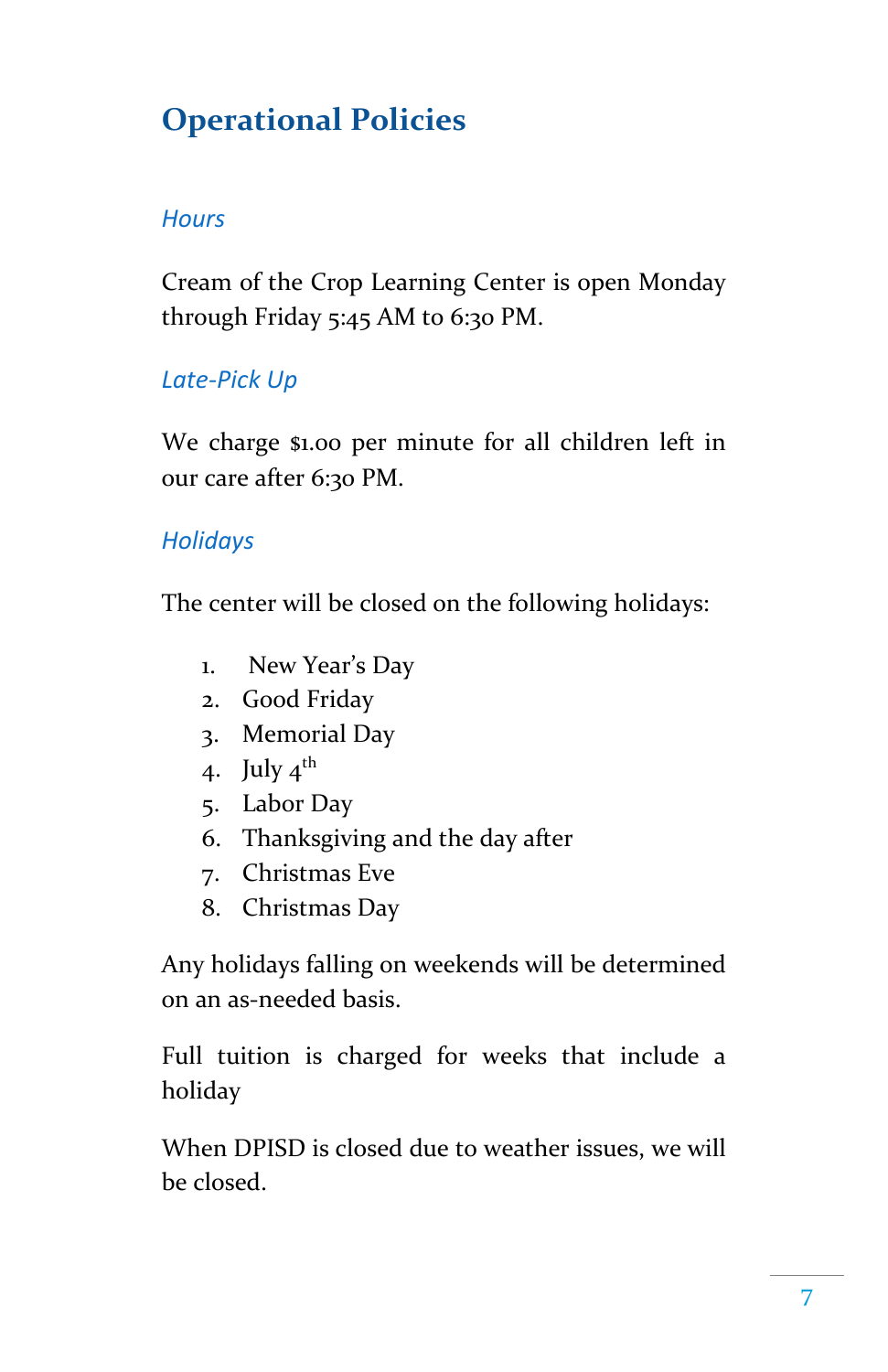#### *Tuition*

The tuition is due on Fridays prior to the week of care. You will be charged a late fee of \$20 for tuition not received by 6:30 PM on Friday.

We have several methods by which you can pay your tuition. We offer Tuition Express which allows us to automatically debit your tuition from either a bank account or credit/debit card. You can also pay in person at the office via card, check, cash or money order, online through My Procare, at the check-in computer, and by phone.

**There is a \$35 fee for all returned checks. After 2 returned checks, tuition will be paid with cash or money order only.**

#### *Registration Fees*

There is a non-refundable, one time only registration fee per family.

#### *Withdrawals*

We ask for a 2 week notice to be presented in writing or on our "Withdrawal Form" if you are going to need to remove your child from Cream of the Crop. If a 2 weeks' notice cannot be given, the parent is responsible for paying the 2 weeks of tuition, regardless of attendance.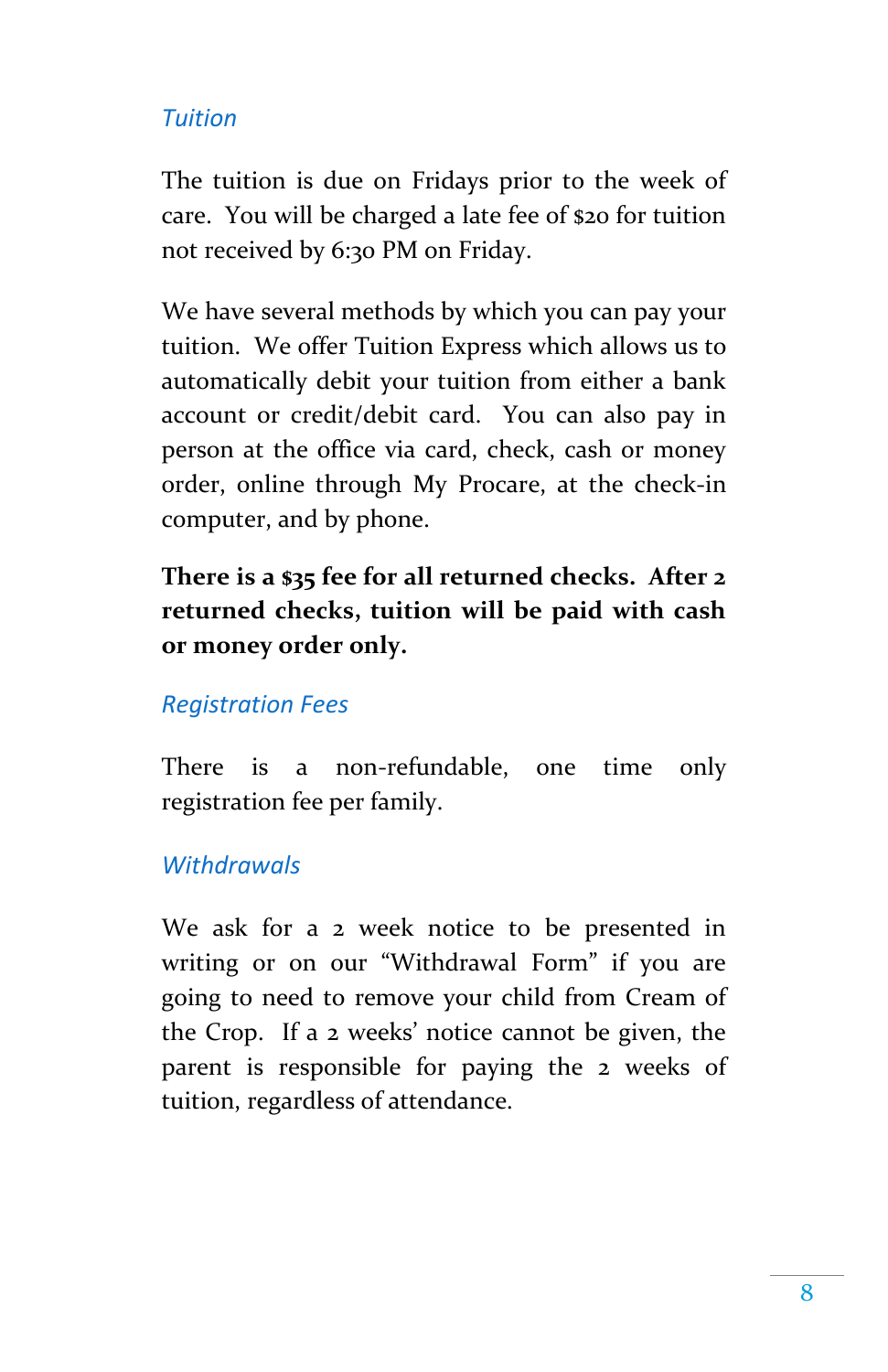#### *Vacation Credit*

Each family will be eligible after 3 months of consecutive enrollment for a 1 week vacation per calendar year. Tuition will be paused for one week. Other than the vacation week, tuition is due regardless of attendance.

Vacation requests must be turned in to the office 2 weeks prior to the requested date.

#### *Arrival and Departure*

No child will be admitted prior to 5:45 AM. Parents must accompany children from the car into the building. Children must be escorted to their classrooms and left with the teacher. **It is a state law that all children are signed in and out by a parent/guardian each day**. Parents must sign children in when arrive and out when they leave from the front computer.

Our school day starts at 8:30 AM each day. If your child is going to be late for any reason, please contact the center by 9:00 AM.

At the close of the day, parents must come to the classroom to receive their children and their belongings. Parents should be aware of all notices on the child's hallway hook.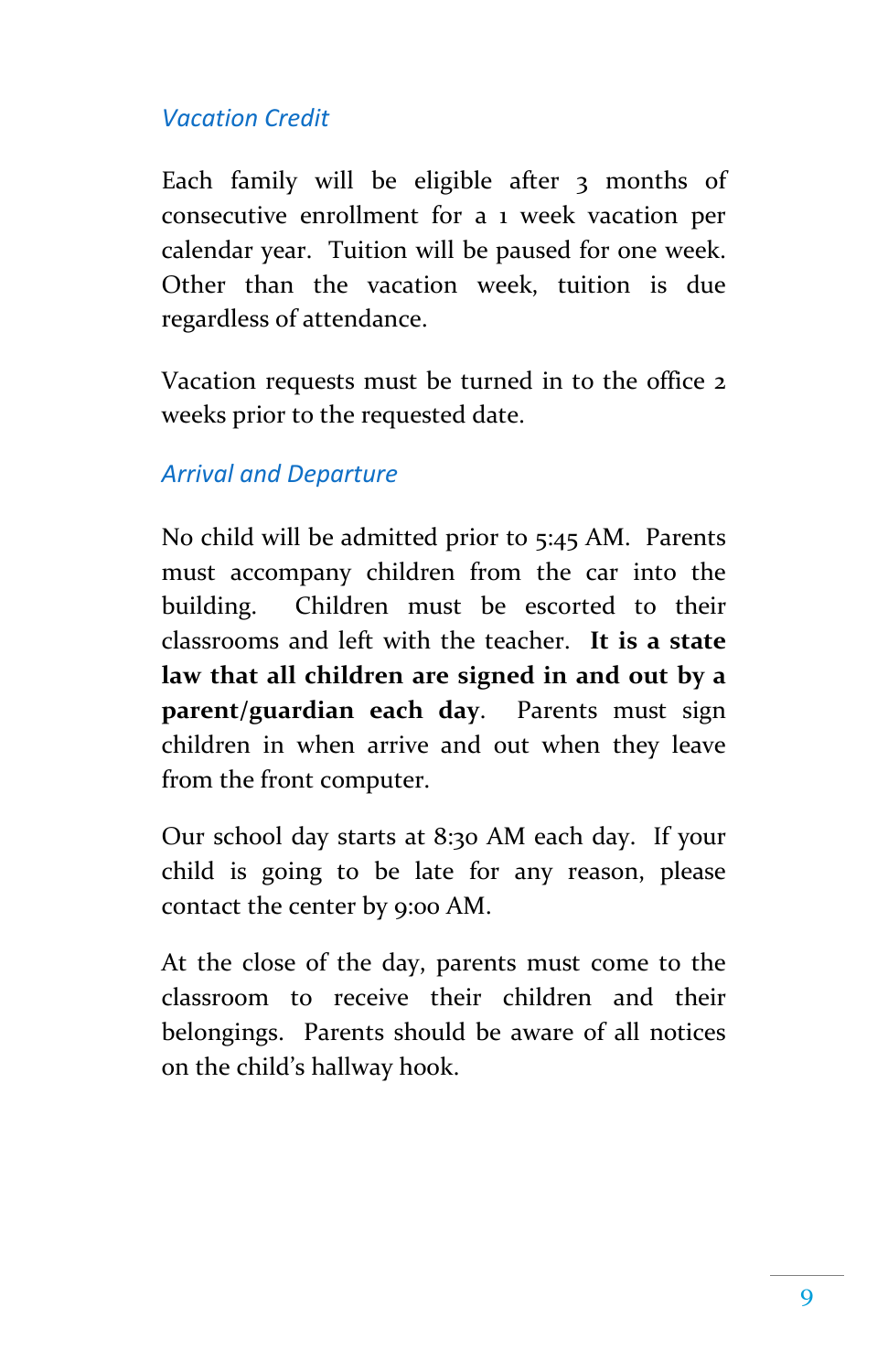#### *Release of Children*

Children will only be released to a parent or persons authorized by parents. Persons authorized to pick children will be required o present their driver's license for identification. It is the parent's responsibility to keep the authorized names current. Parents can review authorized persons from their My Procare Account.

We must have authorization from the parent in writing to allow anyone other than those listed on the pick-up form to pick up a child. If authorization is done over the phone, we will call the parent back to verify caller and call.

**If a child is not to be released to a parent listed, it must be pursuant to a custody order and a copy of the court order must be given to the office. If this document is not in the child's permanent file, we will be obligated to release the child to either parent.**

#### *Sick Policy*

Children will not be allowed in care if any symptoms of illness are apparent. If your child becomes ill while in care, your child will be immediately isolated from the other children and you will be contacted. Your child will not be able to return to the center until they have been free from any symptoms for at least 24 hours, unless a note by a doctor is given that they are able to return.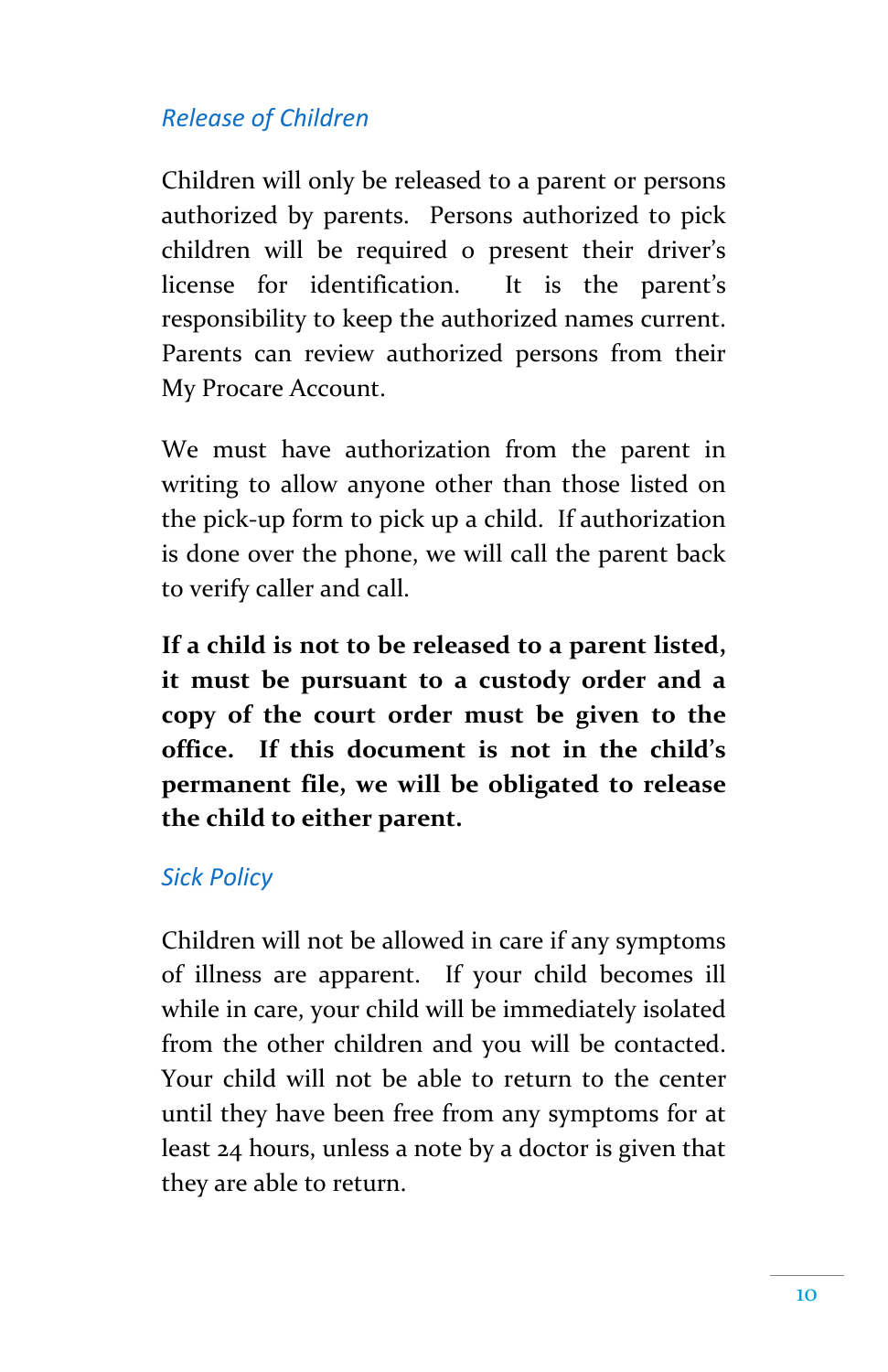#### *Medication*

We will administer medication to your child with proper signed medication forms only. All medications must be clearly marked with your child's full name and must be in the original container. Non-prescription medication will be administered ONLY in accordance with the label directions. Non-prescription medications must be brought in new, unopened containers, marked with the child's name and be dated on the day the medication is brought in.

#### *Emergency/Accident Procedures*

In the case of accidental injury, we will make an immediate attempt to contact either parent. If the injury is serious, we will call for a paramedic immediately. In cases of small accidents (scraped knees, etc), the staff will administer first aid treatment. All such accidents will be reported on an accident report form and have the parent sign when they arrive.

Since emergency situations can never be expected, it is imperative that all home and office numbers are kept current. You can verify contact information and emergency contacts through your My Procare Account.

Tornado and fire drills are practiced routinely. If we need to evacuate the facility, we will go to the City of Deer Park Civic Center on San Augustine.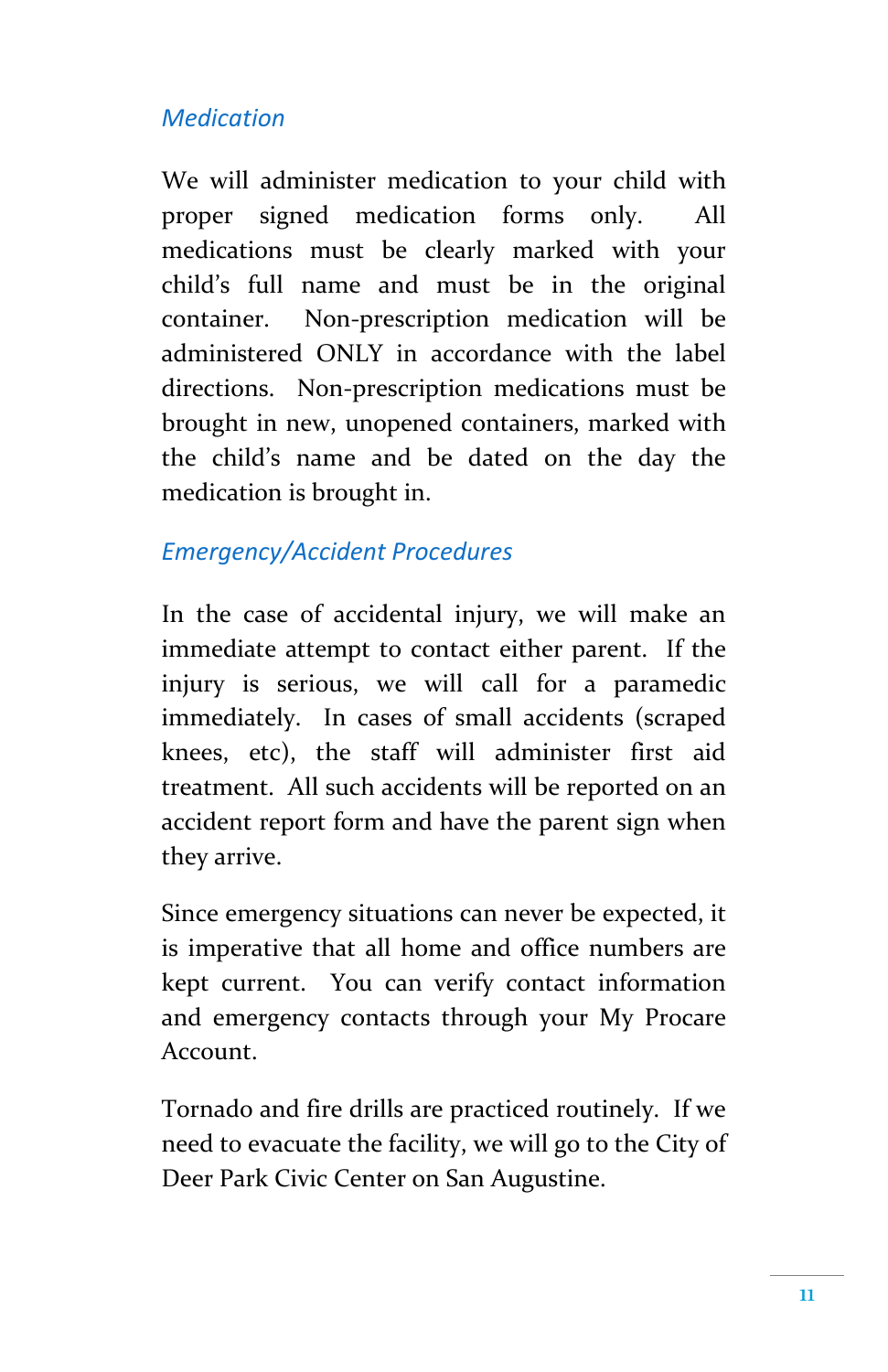#### *Discipline and Guidance*

The purpose of all guidance at Cream of the Crop is to help children become increasingly self-managing and socially responsible. We are committed to helping children learn to express and manage their feelings, cooperate with other children and negotiate their own conflicts. Only positive, nonpunitive disciplinary methods are used, the staff fully recognizes the limitations of a young child's ability to manage emotions and control reaction. When restrictions are necessary, they will be clearly define and consistently maintained. At NO time will a child be physically punished, threatened, or intimidated.

All guidance and discipline will be consistent with the purpose of development self-confidence as well as self-control. This is accomplished by providing a nurturing and accepting environment with teachers who are firm, but fair and sensitive to all the needs of each individual child.

In some instances, in order to help a distressed child regain their self-control, they will be removed from the situation and allowed private time to quiet themselves before a reassuring adult seeks to help them reenter the classroom activity. Likewise, there are occasions when behavior warrants denial of a child's participation in an activity or outing. We reserve the right to make these decisions as needed.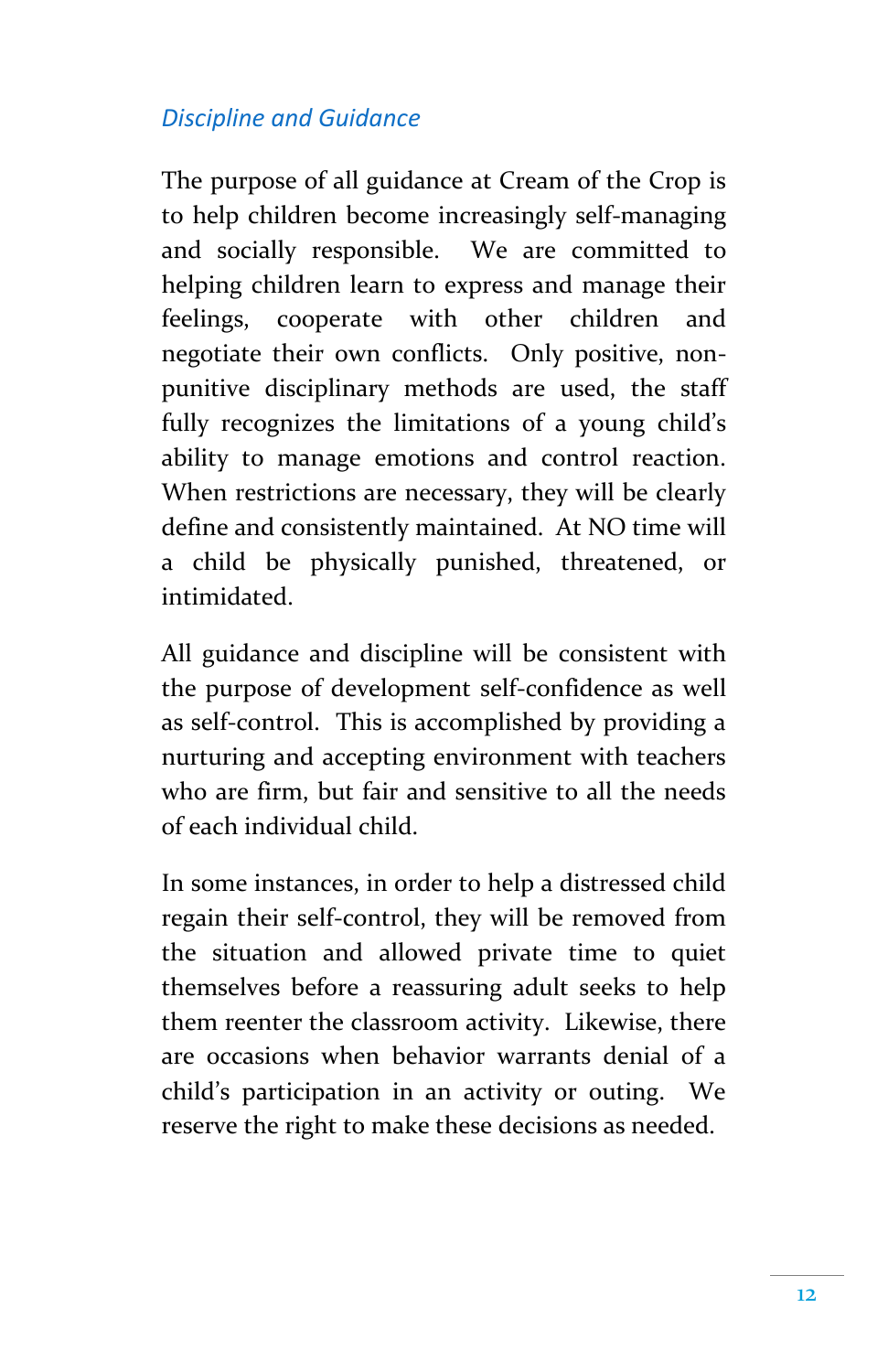#### *Nutrition*

The center provides breakfast, served between 5:45 AM and 8:00 AM daily.

**No breakfast may be brought into the center after 8:00 AM. Please feed your child before arriving if they will be checked in after 8:00 AM.**

A morning and afternoon snack is provided and lunch is served at 11:00 AM daily

On Fridays, each child must bring a sack lunch from home. This must be food that does not need to be heated. This is a requirement for all children ages 12 months through 12 years.

#### *Rest Time*

Children will lay down from 12:00 PM to 2:00 PM each day. Parents will provide mats which will be sanitized on a daily basis. Your child may also bring a small blanket and travel pillow.

**Please be considerate of the scheduled nap time for your classroom and try to avoid bringing your child in during that tine. It can be very disruptive for the other children trying to sleep.**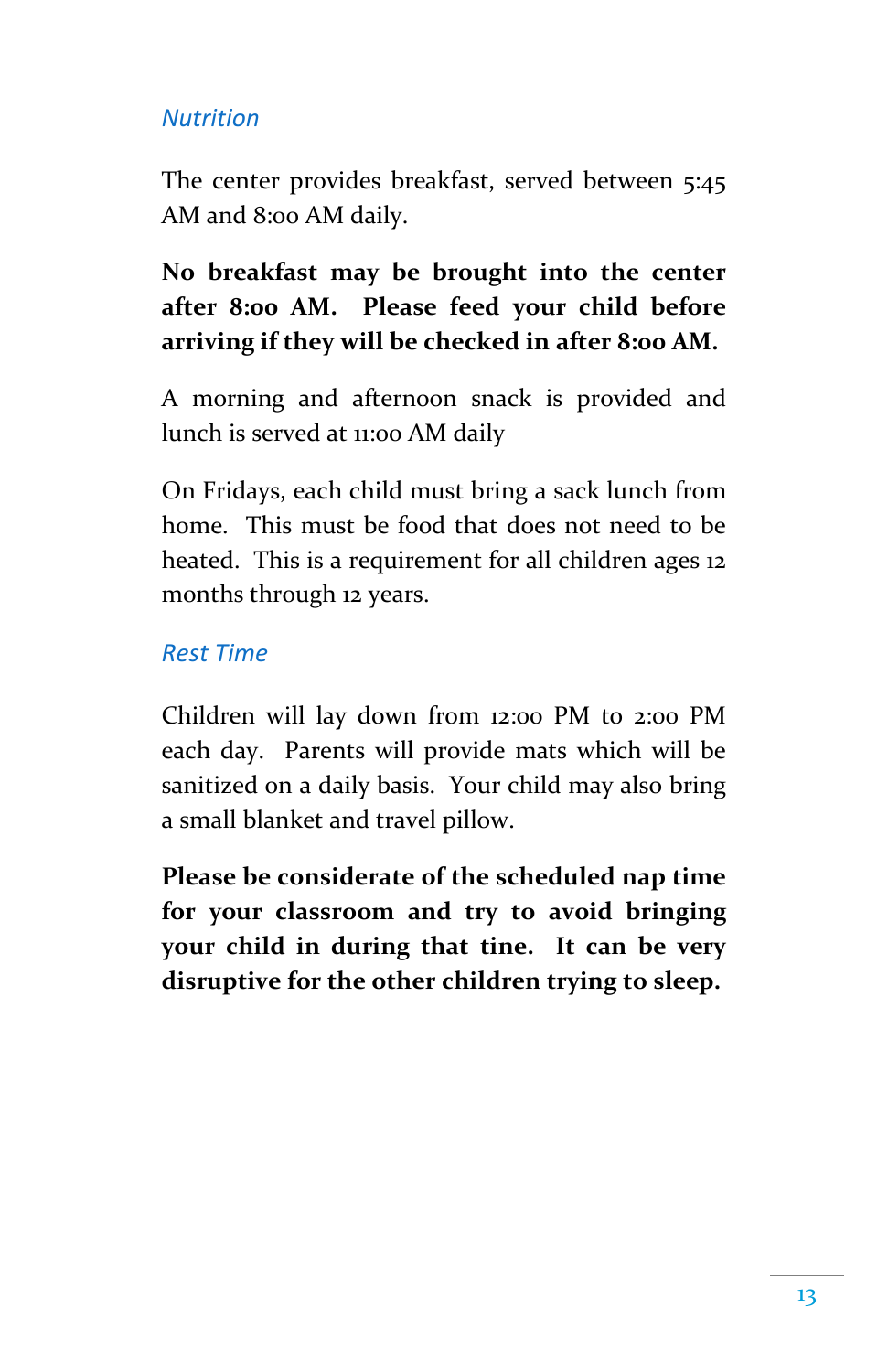## **Our Programs**

Cream of the Crop provides various programs that range from Infants through 12 years of age.

At our center, we teach the children to say the Blessing or prayer before eating their snacks or lunch. This begins in our infant room and continues through our afterschool program.

Our curriculum is created in house and can be modified for all age groups. We focus on all learning areas, including but not limited to, days of the week, weather, holidays, language arts, nursery rhymes, music and movement, arts and crafts, manipulatives, large and small motor development, math, shapes, letters, numbers, and handwriting.

#### *Infants – (0-12 Months)*

A nurturing environment with attention to the needs of each individual child is the basis of our Infant room. We have a maximum capacity of 10 infants with 2 teachers. We provide a daily Cuddle Gram that provides essential information about your child's day and communication between the teachers and the parents.

We also provide a comfortable chair for any nursing mothers to use. We provide a formula of our choice, but you may bring your own or provide expressed breastmilk for your child.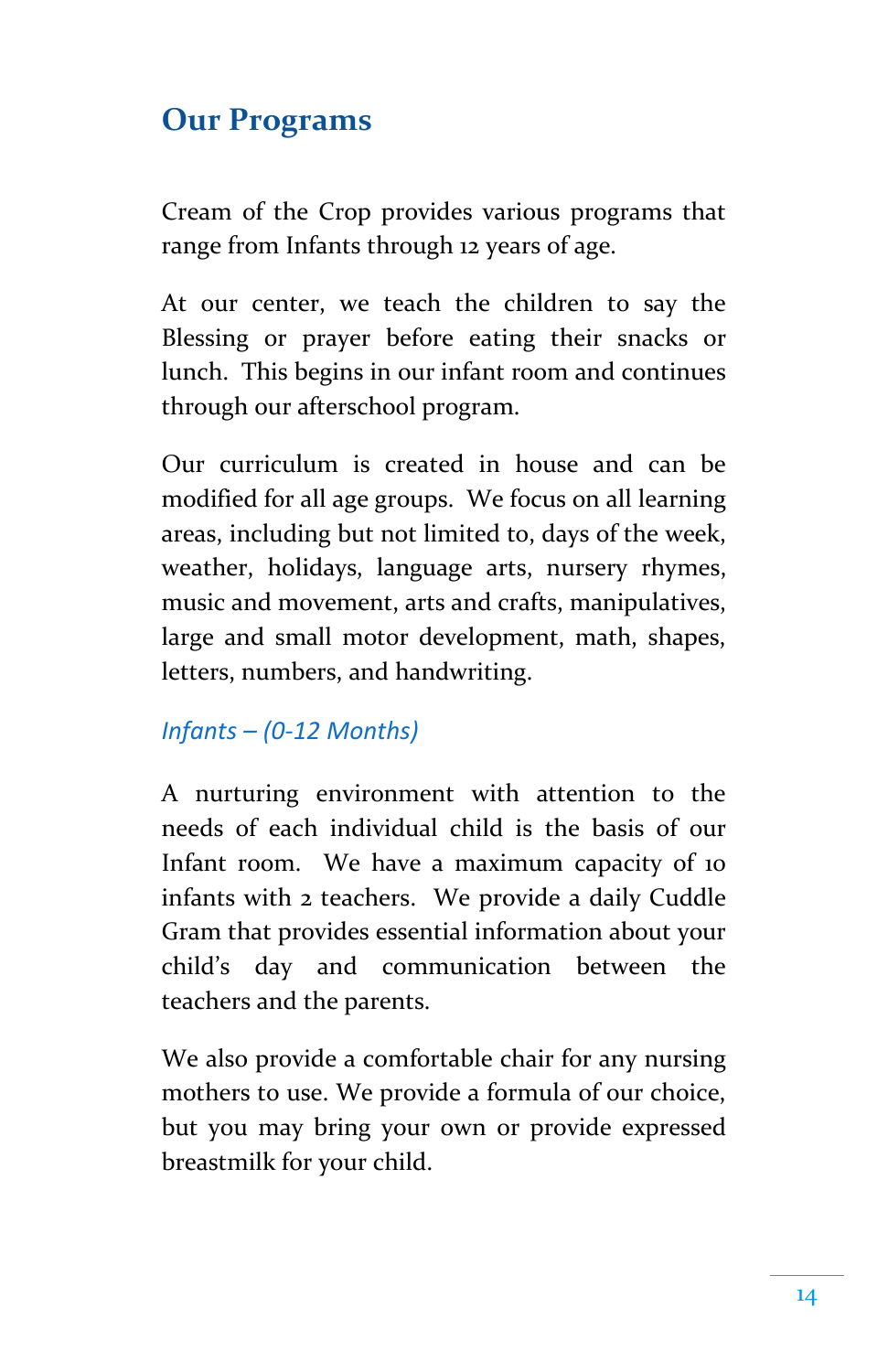#### *Piglets – (12-17 months)*

Our Piglets are pre-toddlers, ages 12 months to 17 months, and are the youngest group in our Winnie The Pooh classroom, having just graduated from the infant room. We have a maximum of 5 children in this room. We like to keep our class sizes smaller and allow for more individualized development and one-on-one attention. This class follows a loosely written, teacher-directed schedule allowing for play based learning. The pre-toddlers learn to self-feed and use a 'sippy-cup' and to sit at a table together at meal and snack time.

#### *Roos – (18-24 Months)*

Our Roos are toddlers, ages 18 months to 24 months. We have a maximum of 9 children in this room. We like to keep our class sizes smaller and allow for more individualized development and one-on-one attention. This class follows a loosely written, teacher-directed schedule allowing for play based learning. The pre-toddlers learn to self-feed using utensils and are transitioning from a 'sippy-cup' to a small Dixie cup.

#### *Tiggers – (2 – 2.5 Years Old)*

Our Tigger classroom houses our youngest group of 2 year olds. This room is designed with a nurturing and enriching environment that provides a structure that allows students to grow and learn while feeling safe and comfortable. Students are given daily opportunities to explore and learn through age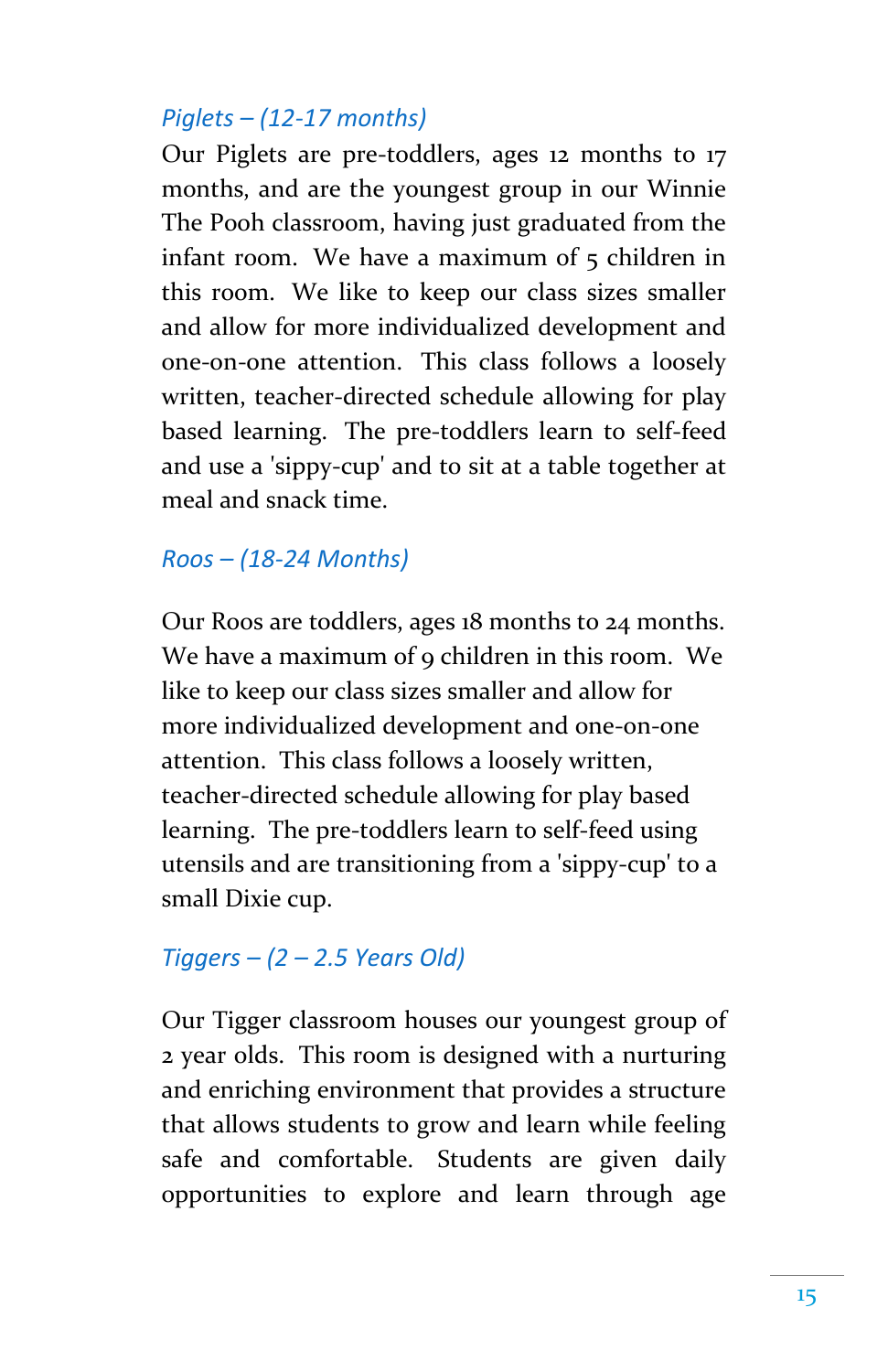appropriate toys and projects. Children in the Tigger Classroom are encouraged to try and use their words to express their needs and wants. The activities in the Tigger room are developed to create learning experiences and social experiences through play, projects, and activities.

#### *Disney – (2.5 – 3 Years Old)*

Busy, controlled, chaos. That's what you'll see when coming into a class of two year olds. The centers and activities are more defined than in the toddler class, but play still defines all they do. Circle times are long in the morning allowing for more time for literacy and group music activities.

Potty-training is a big part of this program as children show readiness. Parents are requested to provide a 'pull-up' type diaper or training underwear to allow for ease of self-help. Teachers are cheerleaders for this process and we celebrate every success!

Introductions are made of letters as they naturally occur in the environment and labels are found everywhere. It is in this room that we begin to show how written word becomes spoken word. Language is strongly encouraged with more running conversations throughout the day. Self-control is also a large part of the curriculum that we teach with our Disney Class.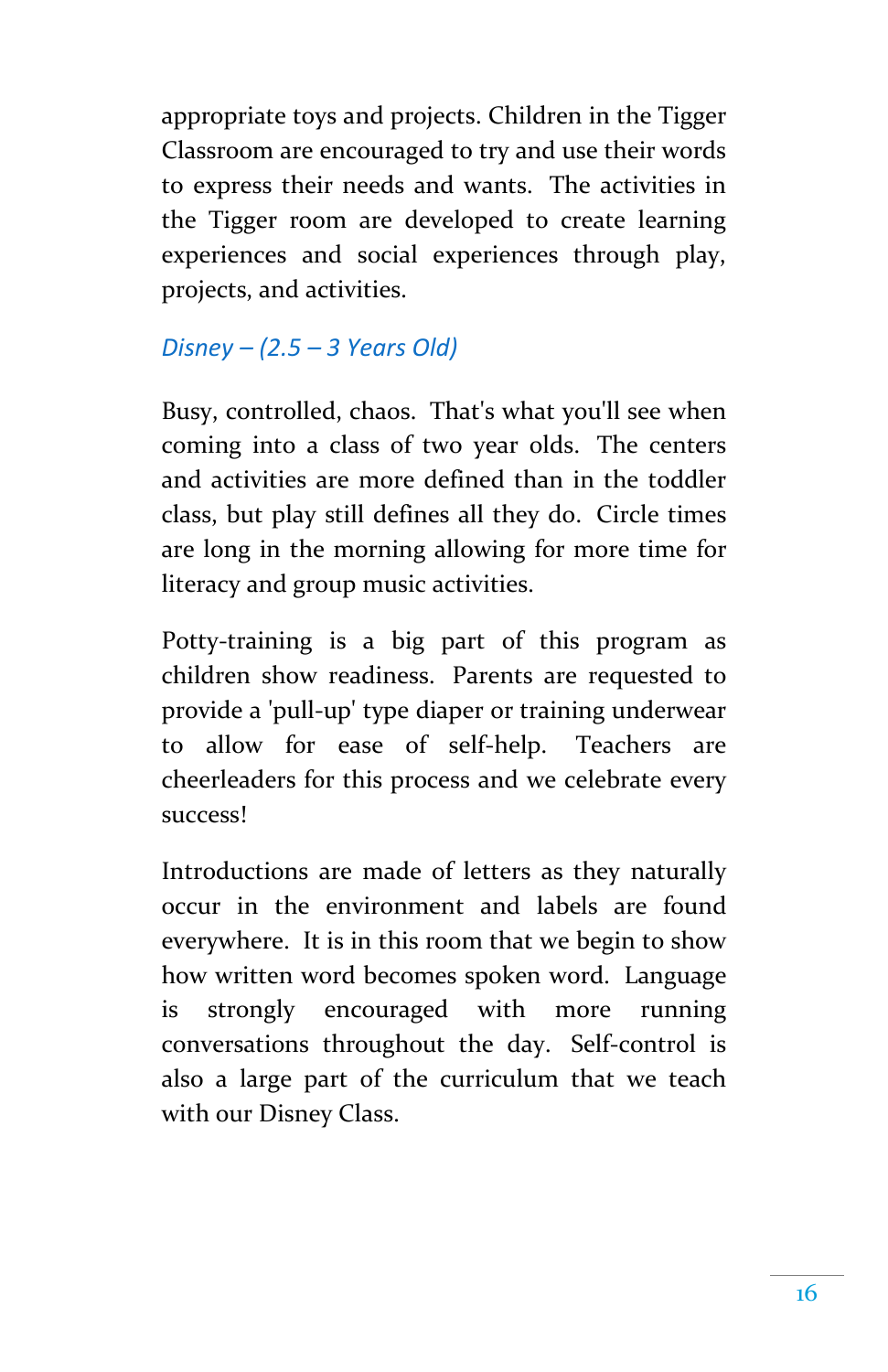#### *Dino-Mites (3 Years Old)*

Preschool is an exciting adventure in your child's life and our teachers are prepared to foster your child's early academic experience. Our curriculum supports children by building their confidence in our classrooms through hands-on exploration while developing independence. Our teachers are committed to creating a safe and secure learning environment where children feel comfortable to explore and take risks. Our daily schedule provides flexibility and consistency, as well as a good mix of physical play, social/emotional development, and early academic lessons.

Our comfy atmosphere provides your child's "home away from home" by fostering friendships, supporting emerging emotions, building healthy beginnings, sparking curiosity, and promoting language development.

#### *Dr. Seuss (4 – 5 Years Old)*

Our Pre-K program adheres to the TEKS program that is used in DPISD. We have a Pre-K Graduation at the end of each school year and all children attending Kindergarten in the fall will be invited to join us in this celebration. This is the last year before the formal education begins and we fill it with developmentally appropriate kindergarten readiness activities. It is important that we not DO kindergarten in this class, but are intentional in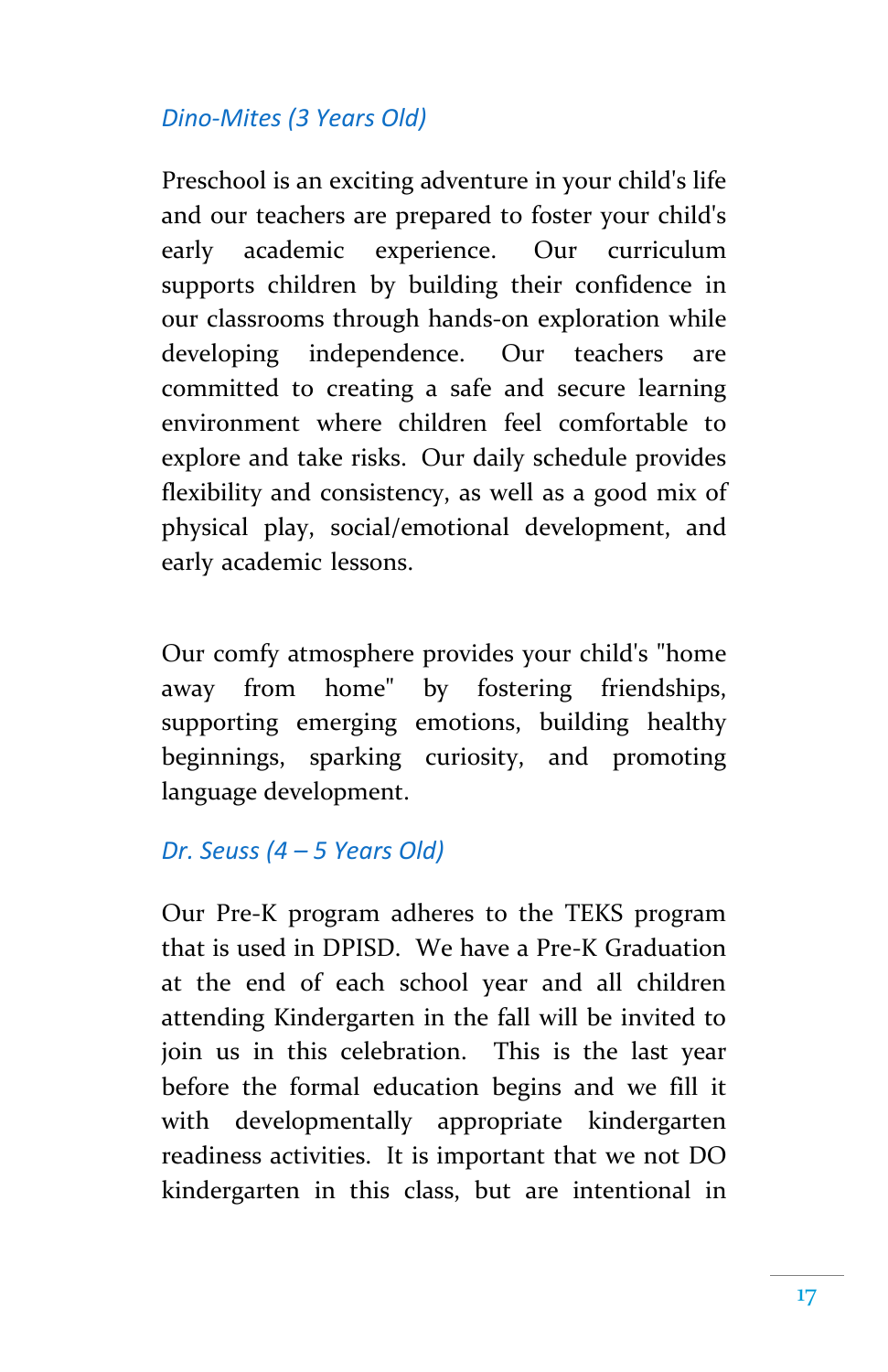firming the foundation for kindergarten to be built upon.

We work to stay current with what skills and abilities kindergarten teachers are looking for in incoming students. Literacy centers and lesson plans are deliberate as we include letters and sounds in this curriculum.

In our Dr. Seuss Room, children are encouraged to explore, create, and learn independently as well as in a cooperative setting. Activities take place in individual, small, and large group settings. Some are teacher directed, others are student lead. Each week, our curriculum includes sight words, number recognition, counting, letters, reading, shapes, and colors. We continue to build upon the lessons learned in our Dino-Mite room, as the children begin to write letters, numbers, and their names free hand without the need for tracing.

Hours of observation take place in this environment as we maintain the commitment to provide each child what they need to be a successful learner. We respect all learning styles and know that there are no two children that learn at the same rate.

#### *COTC Clubhouse (Afterschool 5-12 Years Old)*

We provide before and after school care for children age 5 through 12. Children who are dropped off before 7 AM, are transported by van to local elementary schools. At the end of the day, our vans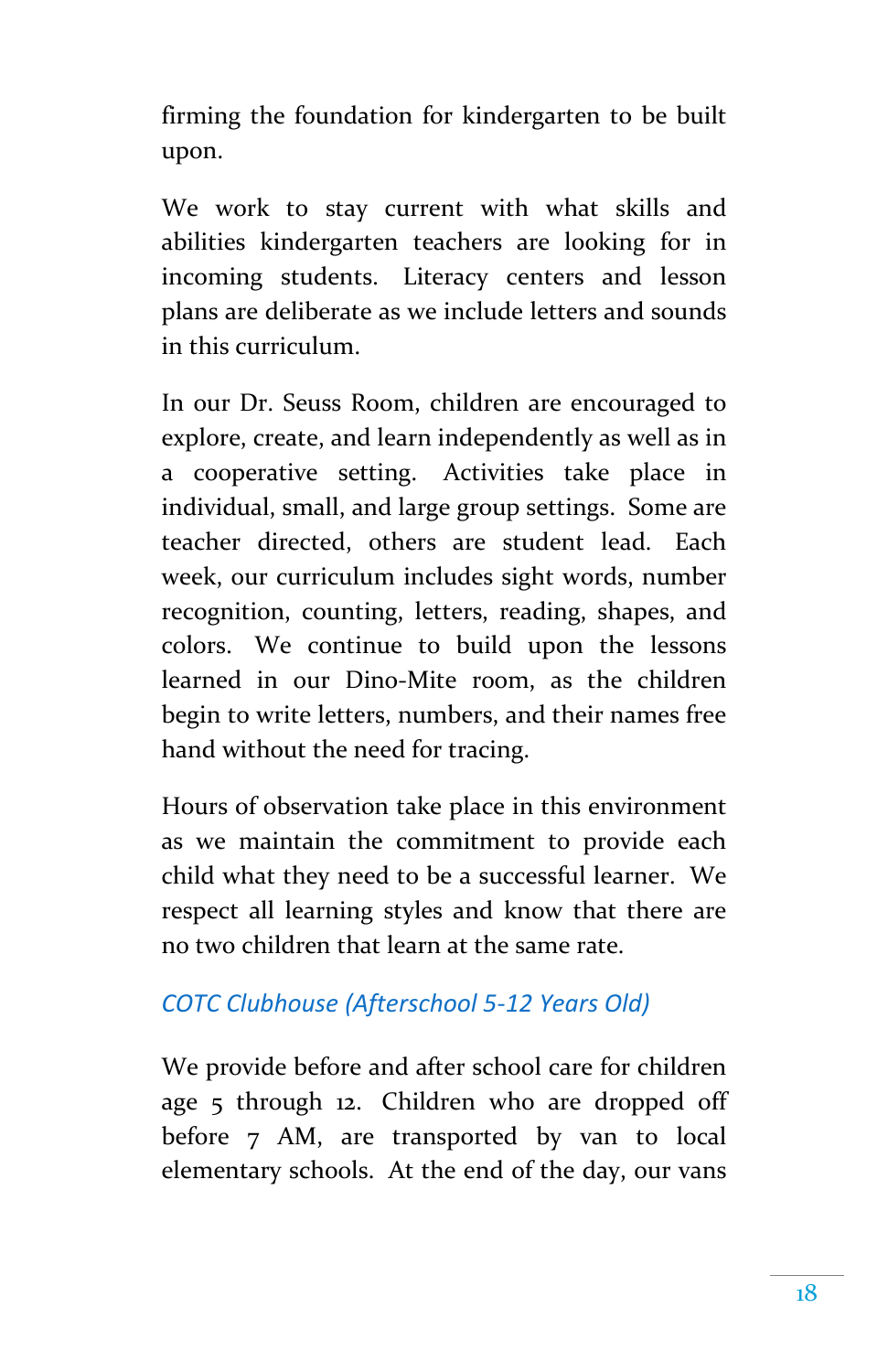return to pick them up. Upon arrival, children are given outside time to play and explore while waiting for all of the children to arrive.

#### **You must notify the office of any transportation changes prior to 2:00 PM or a fee of \$5 will be applied to your account.**

All of our school children are broken down into smaller groups so as to allow for more age appropriate play and more one-on-one homework assistance from our teachers. Our teachers work with each child daily to make sure homework and reading assignments are completed.

Ages 9-12 have their own club, referred to as the "Liberty Kids". This group frequently participates in advanced activities from learning about maintenance on a vehicle to movie appreciation, various sports, learning about our great nation, and erecting a Liberty Pole on July 4th.

We also provide a Summer Camp program that runs from the first Monday after the end of the school term until the Friday before school begins again in the Fall. We take weekly field trips, engage in games, crafts, and activities, and work on STEM learning throughout the summer.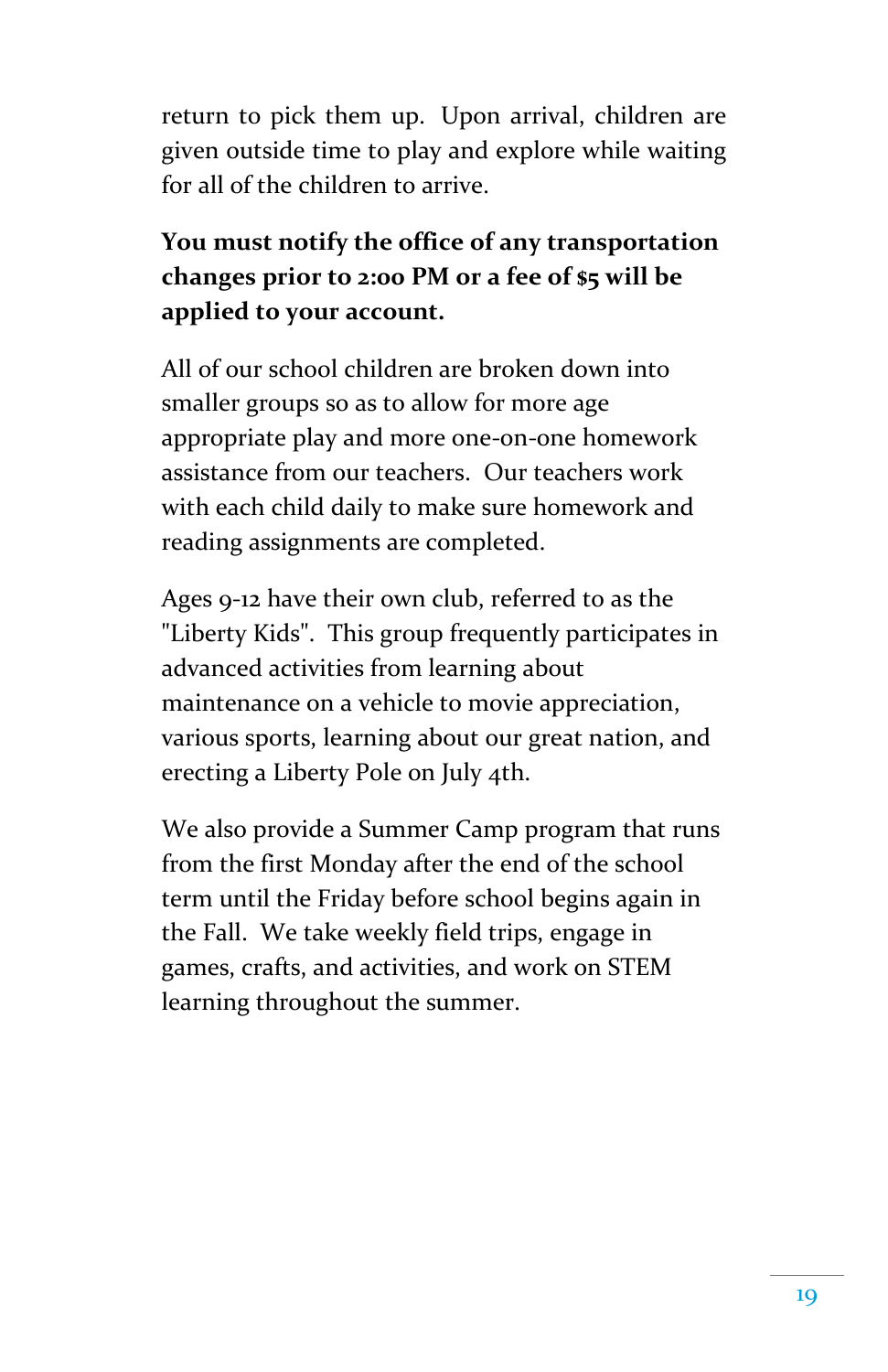## **ADA Compliance Statement**

Pursuant to the Americans with Disabilities Act (ADA) Amendments Act of 2008 (ADAAA), Titles I and II of the ADA of 1990, and Sections 503 & 504 of the Rehabilitation Act of 1973, Cream of the Crop will not discriminate against any employee, applicant for employment, student, or family, because of a physical or mental impairment with regard to any position or program for which that person is qualified.

If you have questions or concerns regarding the American with Disabilities Act, you can contact the US Department of Justice at 1-800-514-0301 or 1-800- 514-0383 (TDD). You can also find resources through the ADA Homepage such as technical assistance materials, enforment information including settlement agreements, links to other Fedreal agencies and updates on new and pending ADA requirements:

<http://www.usdoj.gov/crt/ada/adahom1.htm>